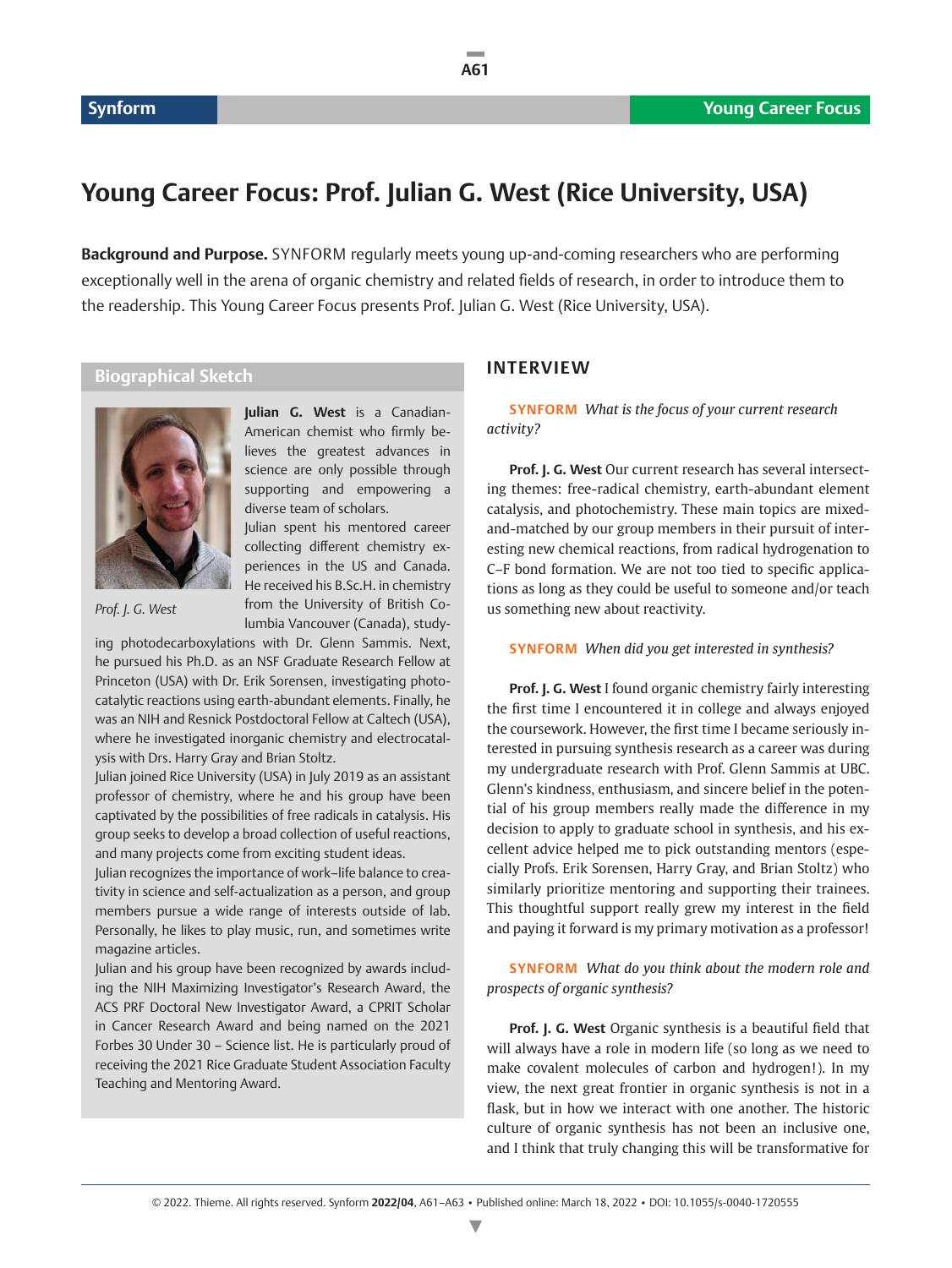the field, not just in the wealth of new ideas and perspectives brought by recruiting and engaging researchers from historically excluded groups, but also in taking the time to seriously reevaluate how to teach, mentor, and research effectively.

One example of how we are trying to build an inclusive culture in our group is to emphasize the importance of work– life balance and respecting everyone's time outside the lab. Expecting significant efforts outside of normal business hours (e.g. evening or weekend group meetings) can be very challenging for people with caregiving obligations or other commitments, so we do not schedule meetings and events outside normal business hours (9–5) in our lab. Similarly, flexibility can be important to work around other commitments, so we do not have "set hours," though this freedom does not mean working all the time (I encourage ~40 h/week). I also try to normalize and model this approach by following it myself: I never come in after dinner or on the weekend!

I've been really lucky to recruit a diverse team of co-workers interested in this environment, and I think that we have succeeded (so far) because of it, not in spite of it!

#### **SYNFORM** *Could you tell us more about your group's areas of research and your aims?*

**Prof. J. G. West Our area of research is constantly evolving** in response to the interests of our group members; however, I would say that all our current projects fit broadly into the chemistry of free radicals. These intermediates have such rich and diverse reactivity that they can't help but catch the imagination of aspiring synthetic chemists! Thus far, we've found some intriguing cooperative hydrogen atom transfer (cHAT) reactivity of iron and thiol cocatalysts for hydrogenation, some fascinating vitamin B12 photocatalysis for making olefins, and a really direct approach for C–C bond fluorination using cerium or manganese (Scheme 1). In addition to expanding on these areas, we also have some new, student-driven projects in photocatalysis that are just starting to develop and we hope to be able to share soon!

In terms of aims, I would say that I take a "bottom-up" approach to research and training. I think that great science is not something dreamed up by a charismatic "genius" leader, but rather the natural result of curious people being empowered and supported in their explorations. Thus, my greatest aim is to help my group members figure out the questions that get them excited and give them the tools and support to answer them! Some of this support is to encourage everyone to foster their development outside of lab as well, both for the benefits to creativity and because life isn't just about work.



far

To sum it up, my primary goal is to help my group members to develop as scientists and people; great chemistry will naturally follow!

**SYNFORM** *What is your most important scientific achievement to date and why?*

**Prof. J. G. West** I am incredibly proud of every project we have pursued in our lab, especially given the extreme impacts of the COVID-19 pandemic on our research. Every paper we've published has been during the pandemic, and my group has had to overcome some fearsome challenges both in the lab (including occupancy limits, supply chain strain, ever-changing research policies) and outside (including health challenges for friends and family, social distancing, and the ongoing stress of a global pandemic) to finish them. It's absolutely remarkable what these scientists have been able to do under such adversity and I am so grateful to work with them.

**A62**